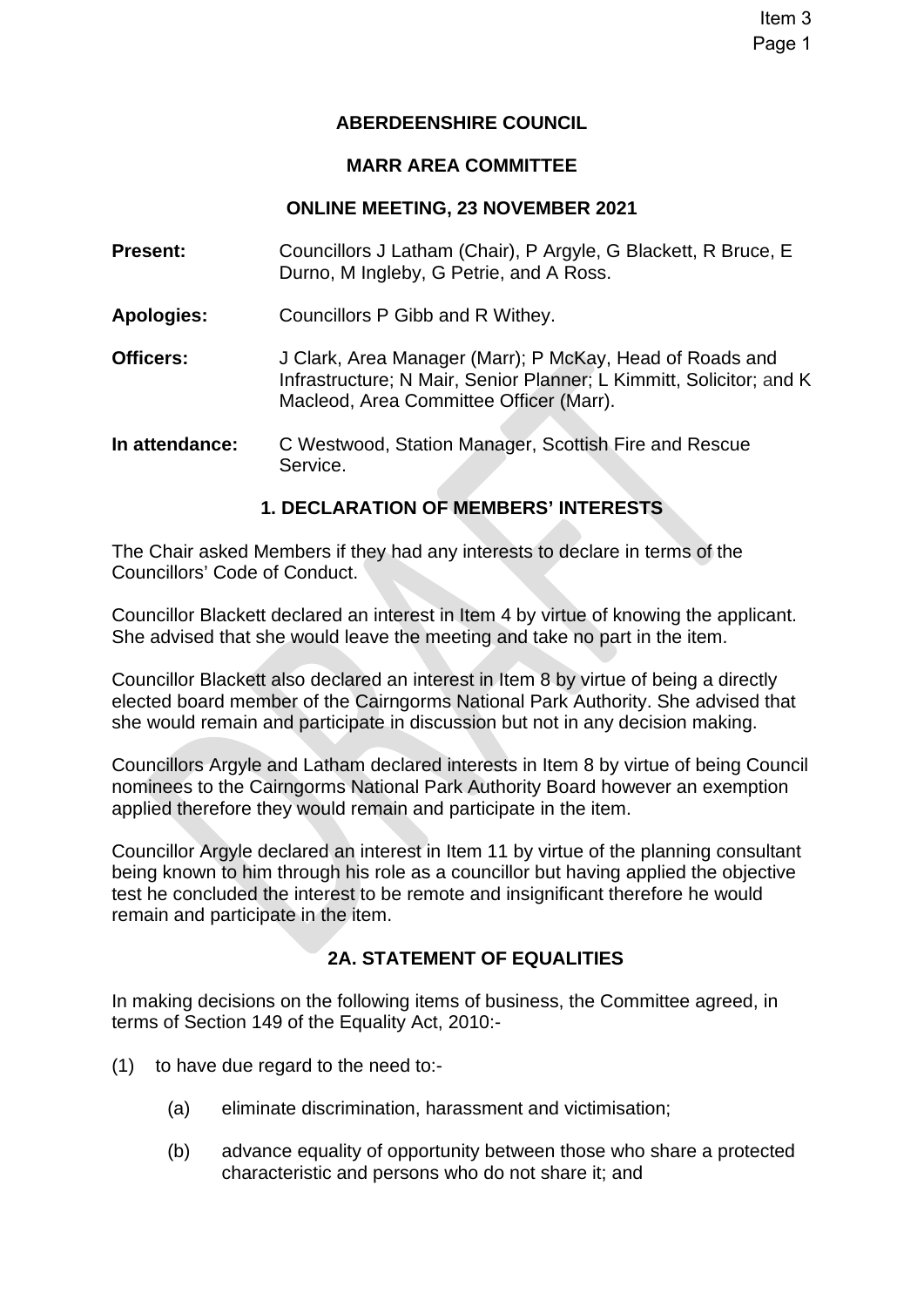- (c) foster good relations between those who share a protected characteristic and persons who do not share it; and
- (2) where an Integrated Impact Assessment was provided, to consider its contents and take those into account when reaching a decision.

### **2B. CONFIDENTIAL INFORMATION**

The Committee **agreed** that, under Section 50A (2) of the Local Government (Scotland) Act 1973, as amended, the public and media representatives be excluded from the meeting for Item 4 of the business below on account of the likely disclosure of confidential information in breach of the obligation of confidence.

### **3. MINUTE OF MEETING OF MARR AREA COMMITTEE OF 2 NOVEMBER 2021**

The Committee had before them, and approved as a correct record, the Minute of Meeting of the Committee of 2 November 2021.

# **4. CIVIC GOVERNMENT (SCOTLAND) ACT 1982: APPLICATION FOR RENEWAL OF SECOND HAND DEALER'S LICENCE**

There had been circulated a confidential report dated 5 November 2021, by the Director of Business Services, which sought consideration of an application for the renewal of a Second-Hand Dealer's Licence, in respect of which the Chief Constable had lodged a representation.

Having considered the materials before them, and having heard from the applicant and the representative of the Chief Constable, the Committee unanimously **agreed**:-

- (1) that there was sufficient evidence before the Committee to allow a determination to be made; and
- (2) to grant the renewal of the licence as applied for, subject to receipt of the certificate of compliance relating to the display of a site notice at the premises.

### **5. SCOTTISH FIRE AND RESCUE SERVICE - MARR AREA COMMITTEE PERFORMANCE REPORT FOR 1ST JULY – 30TH SEPTEMBER 2021**

There had been circulated a report by the Local Senior Officer, Scottish Fire and Rescue Service, and the Director of Business Services, which provided information on how the Scottish Fire and Rescue Service (SFRS) had performed locally in Marr against key SFRS priorities and the Marr Multi-Member Ward Plan during the period from 1 July to 30 September 2021.

The Station Manager provided the Committee with information on incidents in the Marr Area including deliberate fires, accidental dwelling fires, and non-fire emergencies. There followed a full discussion of Army and SFRS assistance to the Ambulance Service. The Station Manager also responded to Members' questions on

Item 3 Page 2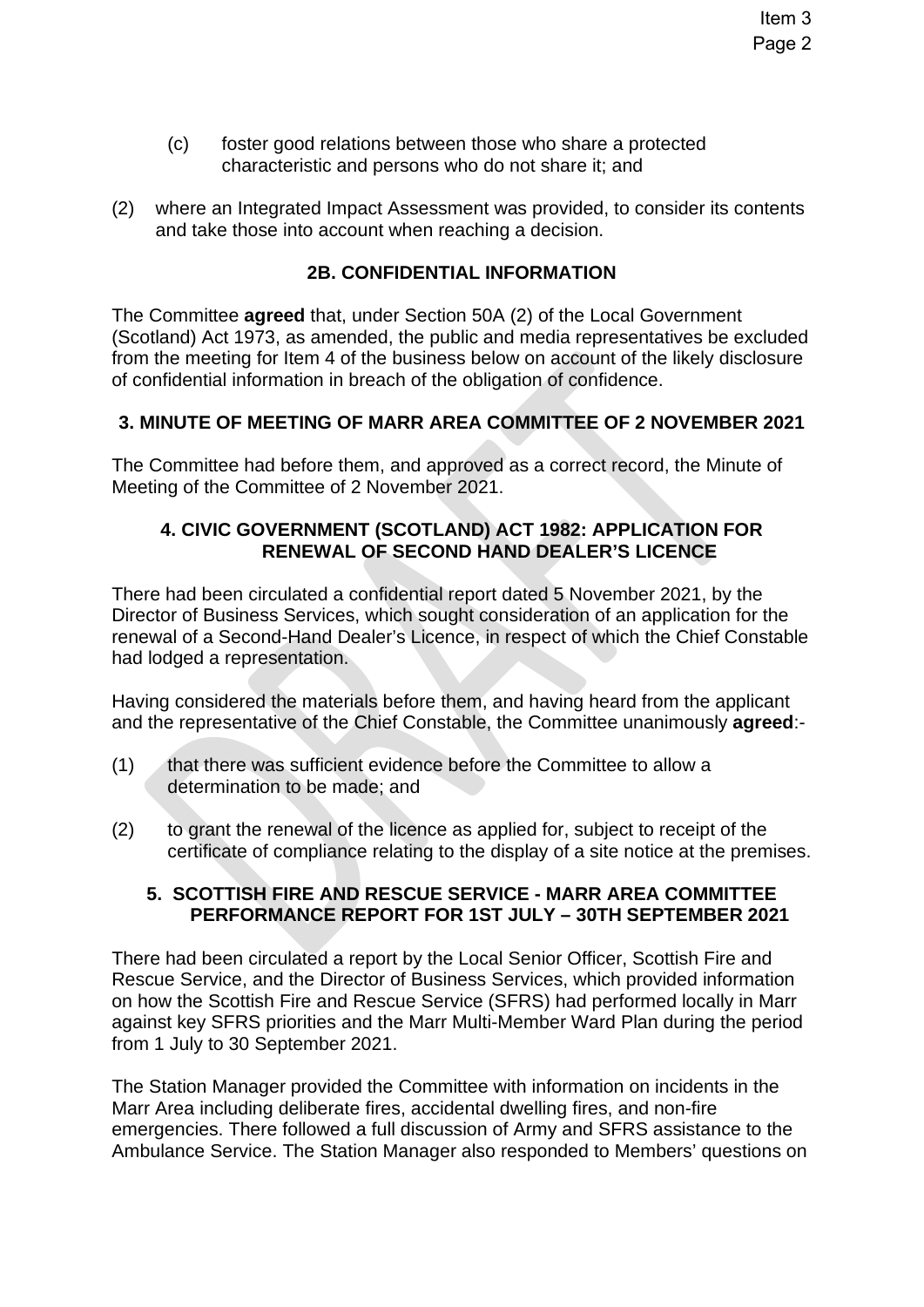leaving appliances unattended, home fire safety visits and interlinked fire alarms, and the Christmas fire engine in Banchory.

The Committee **agreed**:-

- (1) to acknowledge the performance report relating to the period from 1 July to 30 September 2021; and
- (2) to acknowledge local operational matters arising together with key resource issues, as detailed within appendices to the report.

# **6. ABERDEENSHIRE COUNCIL EARLY LEARNING AND CHILDCARE ADMISSIONS POLICY**

Item deferred until 14 December 2021.

# **7. BALLATER FLOOD RISK AND OPTIONS FOR MINOR IMPROVEMENT STUDY**

There had been circulated a report dated 3 November 2021, by the Director of Environment and Infrastructure Services, which asked the Committee to consider discussions held locally regarding the flood risk to Ballater and options regarding commissioning additional flood study work to assess the benefits of undertaking minor works.

The Head of Roads and Infrastructure advised that the Committee were being asked to consider additional flood study work to update understanding of the current flood risk, particularly after flood events in February and October. Four options were set out in the report and the officers' recommendation was to progress Option 1 for additional flood study work, and, if the study concluded that the situation had deteriorated, to trigger Option 2 to look at a range of options to increase flood resilience particularly for higher frequency events.

The Committee then heard from Richard Frimston and John Bannerman of Ballater and Crathie Community Council and its Flooding Issues Group. They referred to the damage from Storm Frank; gratefulness for repair of the village bund; and the high water event in February, with another stretch of the bund washing away, the course of the Dee changing, and the community feeling at risk. They advised that they fully supported Option 1 and asked for three elements of clarification: (1) that the matters listed at 4.9 of the report be looked at in Option 1; (2) that the Flood Issues Group be included during the study to improve ability to communicate with residents and enhance ownership of the final results; and (3) that any in-river works identified would be carried out between May and October 2022.

The Committee welcomed the report and **agreed**:-

- (1) to acknowledge the additional flood study options described in paragraph 4.11 to the report;
- (2) to the officer recommendation (Option 1) for additional flood study work as per paragraph 4.12 of the report;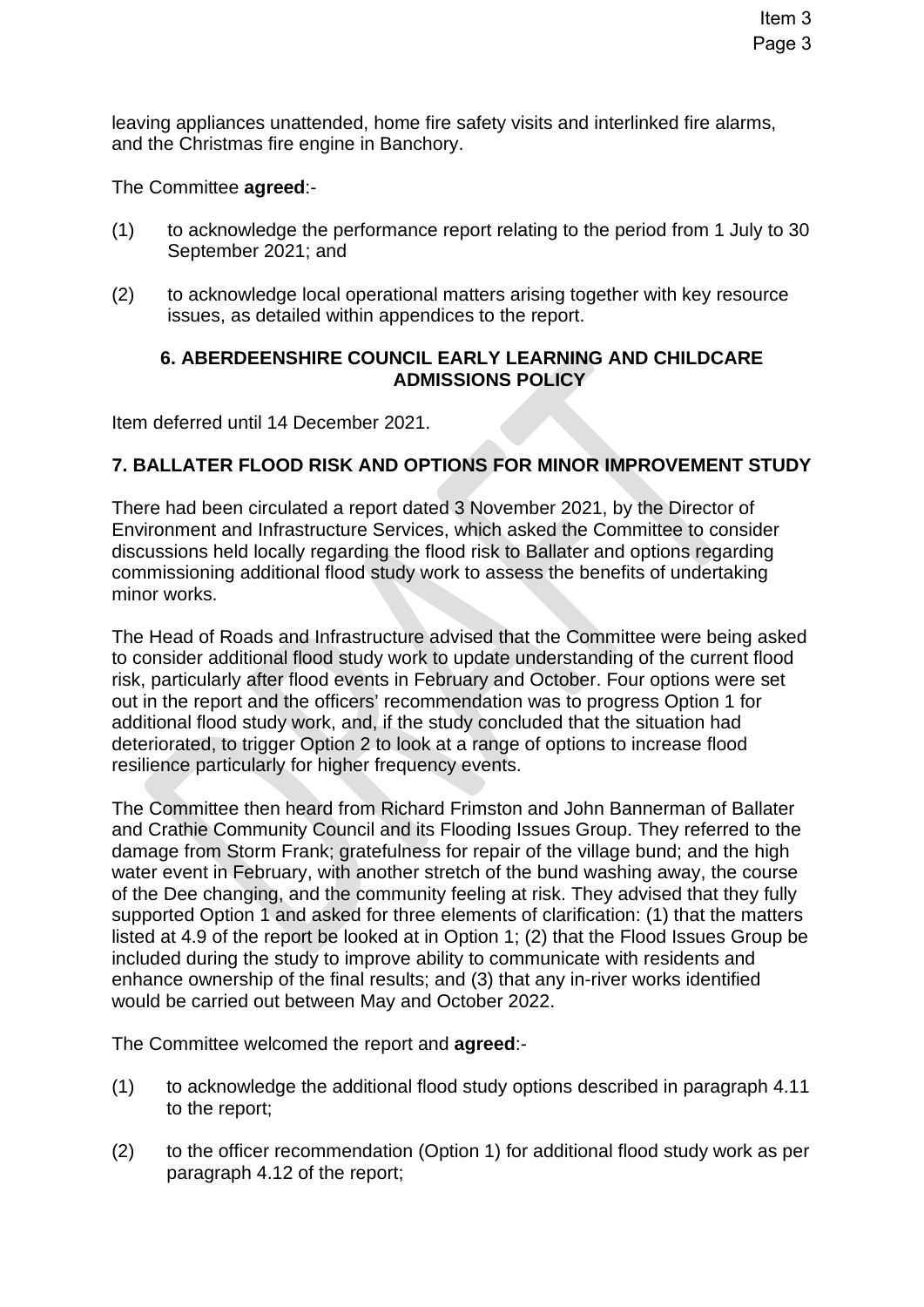- (3) to delegate authority to the Head of Roads and Infrastructure to take forward the issues raised at 4.9 of the report as part of Option 1;
- (4) that subject to the findings of Option 1, Option 2 could be triggered;
- (5) that there would be appropriate stakeholder engagement throughout with he Ballater Flood Issues Group;
- (6) to approve the item on the Supplementary Procurement Work Plan (Appendix 1 to the report) and note that this item would be added to the Infrastructure Services Directorate Procurement Plan for 2021/22, that was approved by the Committee on 30 March 2021; and
- (7) not to reserve the approval of the Procurement Approval Form (PAF) and to acknowledge that the relevant Chief Officer has the delegated authority to approve the Procurement Approval Form and also to award the final contract for the item on the Supplementary Procurement Plan.

# **8. CAIRNGORMS NATIONAL PARK PARTNERSHIP PLAN**

There had been circulated a report dated 4 November 2021, by the Director of Environment and Infrastructure Services, which sought consideration of a draft Council response to the Cairngorms National Park Authority in relation to the Cairngorms National Park Partnership Plan (CNPPP).

The Area Manager (Marr) introduced the report and advised that the Plan was centred around the themes of nature, people, and place.

Following discussion, the Committee **agreed**:-

- (1) to acknowledge the draft consultation response in Appendix 1 of the report;
- (2) to note Members' comments regarding the need for affordable housing, and a stronger emphasis on the important role of estates in the rural economy, particularly in relation to the response at A5; and
- (3) to delegate authority to the Director of Environment and Infrastructure Services to submit the final consultation response to the Cairngorms National Park Authority (CNPA).

# **9. AREA COMMITTEE BUDGET - SMALL GRANT APPLICATIONS**

There had been circulated a report dated 4 November 2021, by the Director of Environment and Infrastructure Services, which sought consideration of applications for Area Committee Budget funding from the North East Scotland Preservation Trust and Huntly Development Trust.

The Committee **agreed**:-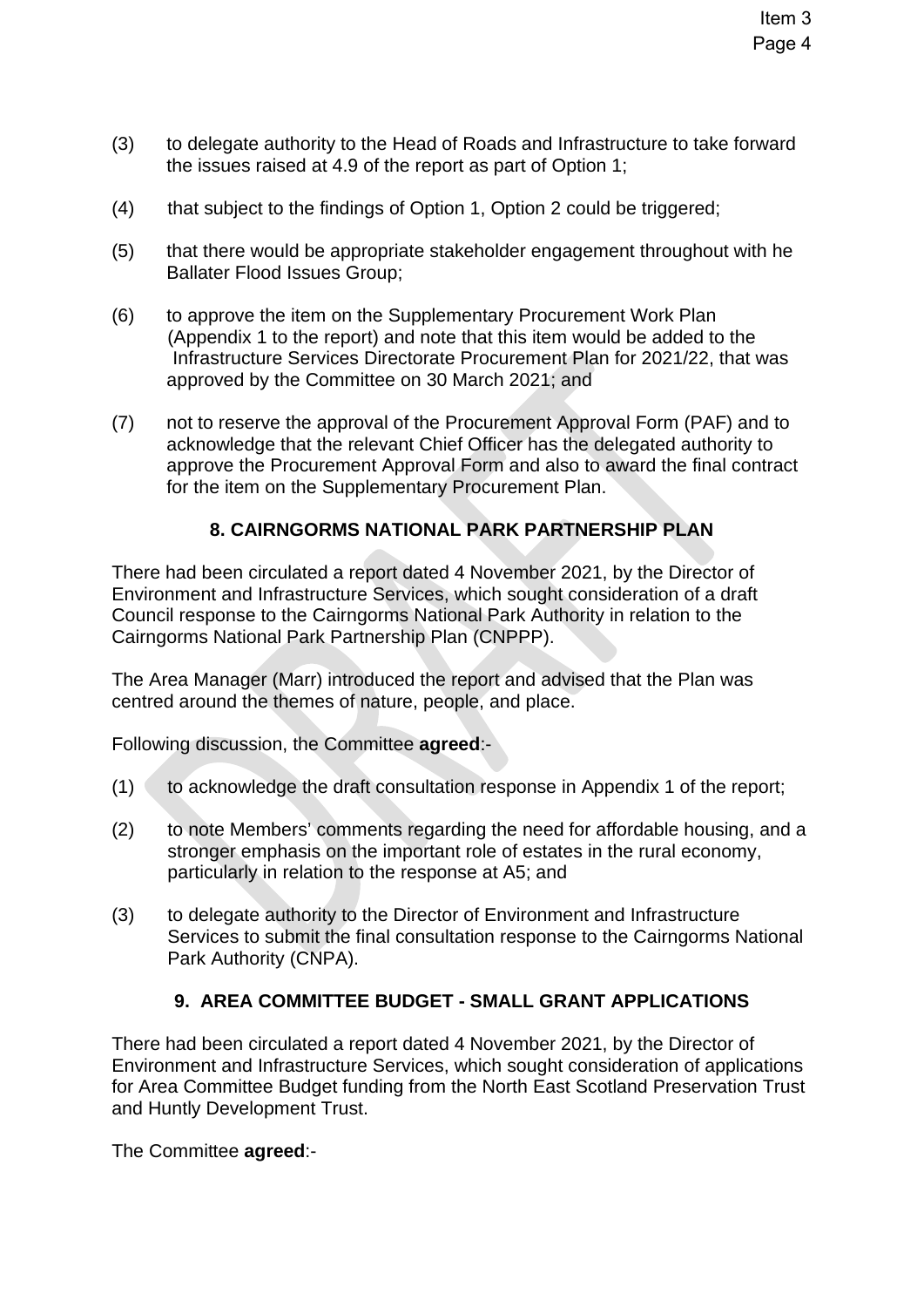- (1) to approve an award of up to £1,000 to North East Scotland Preservation Trust towards the cost of a valuation of the Huntly Hotel in The Square, Huntly; and
- (2) to approve an award of up to £2,000 to Huntly Development Trust towards the cost of a scoping exercise for setting up a "Remakery" for repairing and repurposing damaged or broken items.

# **10. ABERDEENSHIRE CHARITIES TRUST (ACT2) APPLICATION**

There had been circulated a report dated 5 November 2021, by the Director of Environment and Infrastructure Services, which sought consideration of an application from Huntly Development Trust for funding from ACT2 (Ward 14: any of the purposes of ACT2) towards the cost of consultancy services to scope and undertake essential groundwork in the establishment of a proposed Huntly Remakery.

The Committee **agreed** to approve an award of up to £2,000 (Ward 14: any of the purpose of ACT2) to Huntly Development Trust.

# **11. PLANNING APPLICATIONS FOR DETERMINATION**

The following planning applications were considered along with any representations received and were dealt with as recorded in Appendix A to this minute.

| <b>Reference No</b> |               | <b>Address</b>                                                                                                                                                                                                                                                      |
|---------------------|---------------|---------------------------------------------------------------------------------------------------------------------------------------------------------------------------------------------------------------------------------------------------------------------|
| (A)                 | APP/2021/0917 | Full Planning Permission for Erection of Boundary Fence<br>and Gates (Retrospective), Change of Use and<br>Conversion, Alterations and Formation of External Stairs<br>of Mill to Class 9 (Dwellinghouse) at Former Strathdon<br>Fish Farm, Mill of Newe, Strathdon |
| (B)                 | APP/2021/1823 | Full Planning Permission for Erection of Dwellinghouse<br>and Garage at Land to North of Coldrach Lodge, Chapel<br>Brae, Braemar                                                                                                                                    |
|                     | APP/2021/2274 | <b>Full Planning Permission for Erection of Dwellinghouse</b><br>(Change of House Type and Plot Layout to Planning<br>Permission Reference APP/2019/2193) at Plot 1,<br>Site North of Balfour Cottage, Willowbank, Bridge of<br>Alford, Alford                      |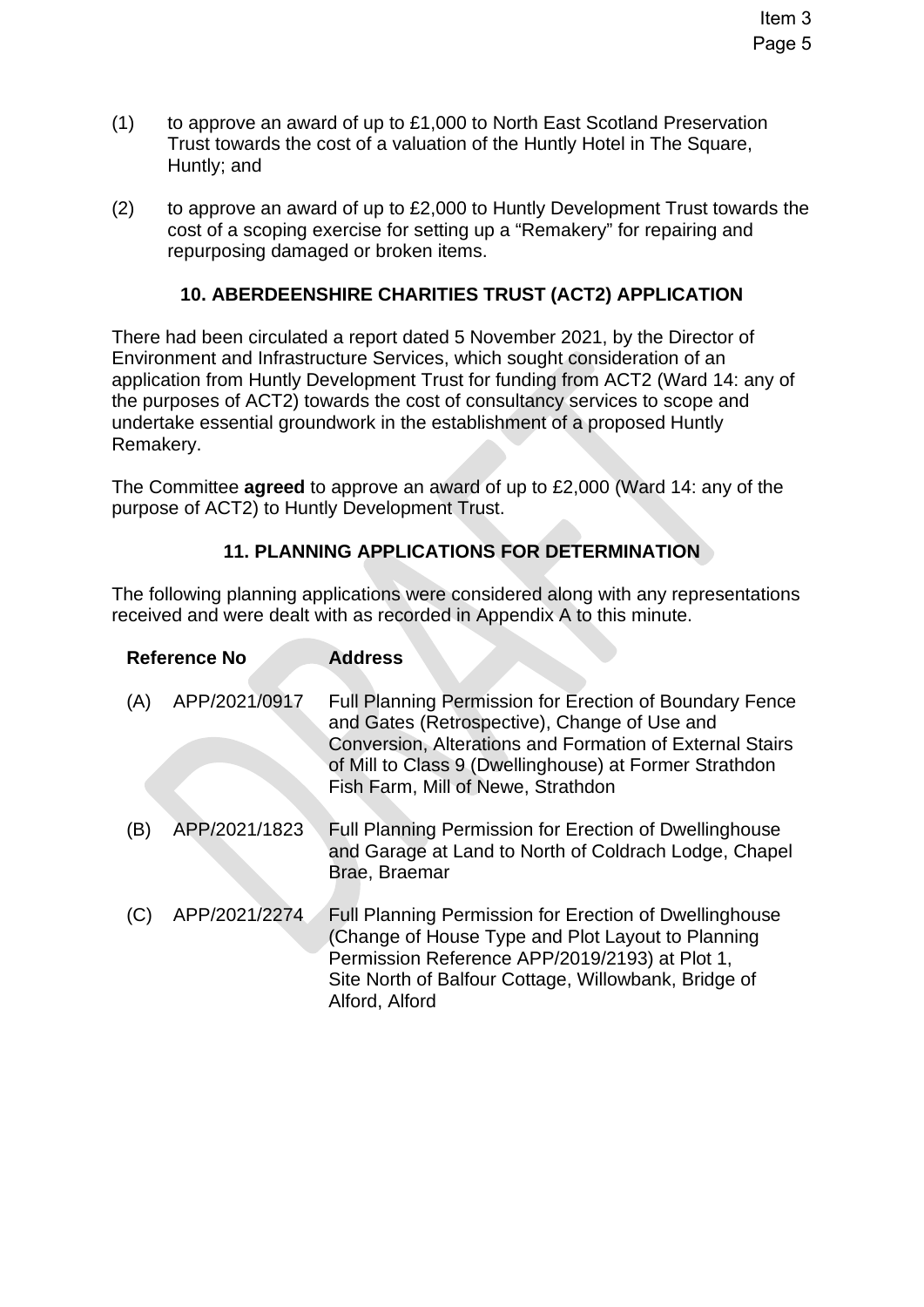Item 3 Page 6

**Councillor presiding over meeting** 

 **\_\_\_\_\_\_\_\_\_\_\_\_\_\_\_\_\_\_\_\_\_\_\_\_\_\_\_\_\_\_\_** 

 **\_\_\_\_\_\_\_\_\_\_\_\_\_\_\_\_\_\_\_\_\_\_\_\_\_\_\_\_\_\_\_** 

 **\_\_\_\_\_\_\_\_\_\_\_\_\_\_\_\_\_\_\_\_\_** 

**Print Name** 

**Signature** 

**Date**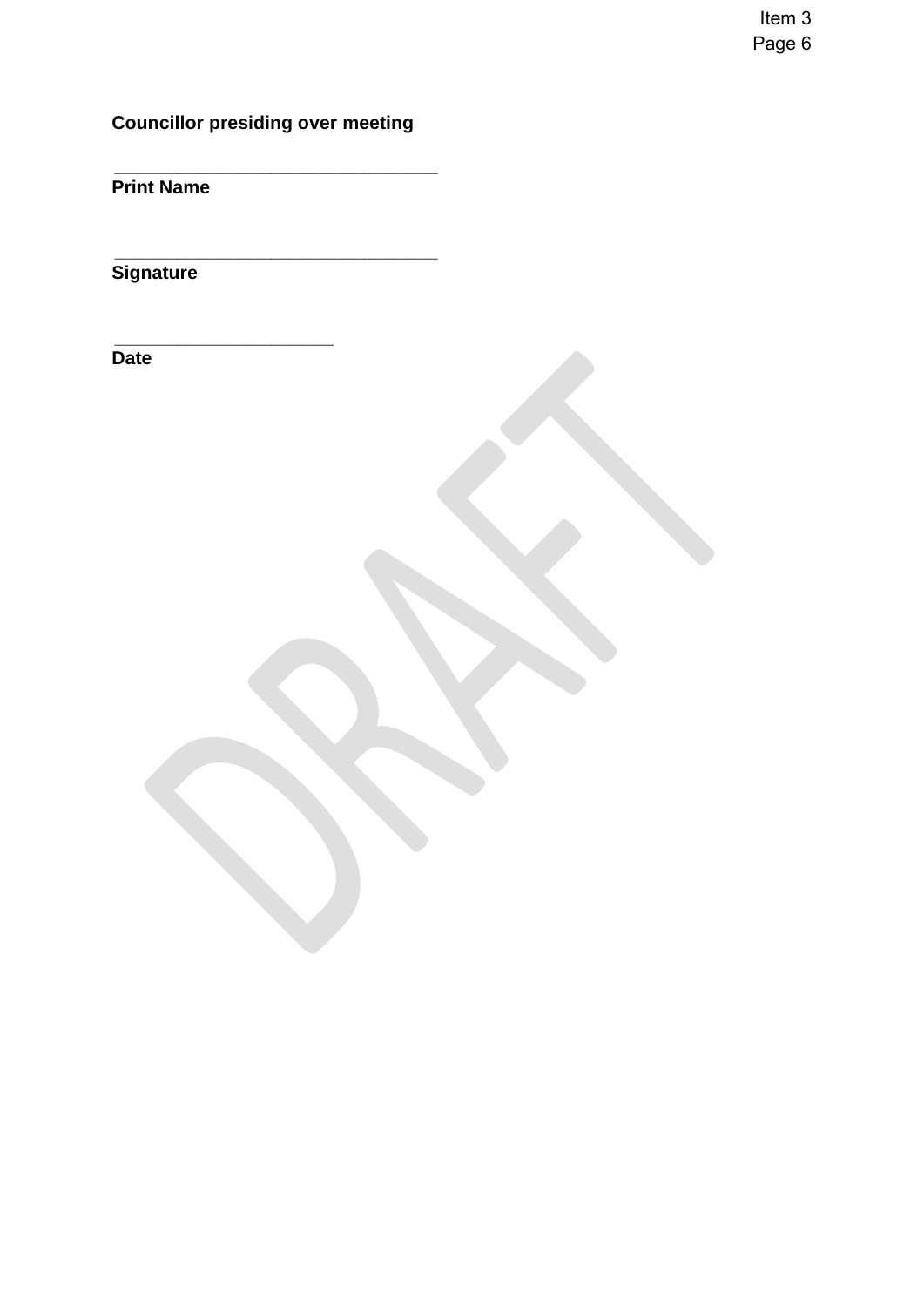# **APPENDIX A**

# **PLANNING APPLICATIONS**

### **(A) Reference No: APP/2021/0917**

**Full Planning Permission for Erection of Boundary Fence and Gates (Retrospective), Change of Use and Conversion, Alterations and Formation of External Stairs of Mill to Class 9 (Dwellinghouse) at Former Strathdon Fish Farm, Mill of Newe, Strathdon, Aberdeenshire, AB36 8TG** 

### **Applicant: Mr D Knight, C/o Agent Agent: Gerry Robb Architectural Design Services, Bridgend, Bridgeview Road, Aboyne, Aberdeenshire, AB34 5HB**

There had been circulated a report dated 5 November 2021, by the Director of Environment and Infrastructure Services, which sought consideration of an application for full planning permission for the proposed change of use, and conversion, alterations, and formation of external stairs, of a former mill to Class 9 (Dwellinghouse) at the former Strathdon Fish Farm, as well as retrospective permission for the erection of a boundary fence and gates. The application was recommended for refusal but had been referred to the Committee by Ward Members.

The Senior Planner outlined the proposals and advised that flooding was the key issue – while there were positive aspects of the proposal that complied with policy, the flood risk was the fundamental failing of the application. Reference was made to strong concerns from the Council's Flood team and SEPA: identified mitigations being unacceptable; residential accommodation not being acceptable in areas of medium to high flood risk; a comparable application at Prony Steading which had been refused by Scottish Ministers; and there being no material planning consideration which would outweigh risk to life. The application was recommended for refusal as it was contrary to Scottish Planning Policy and Policy 10.2 of the Cairngorms National Park Local Development Plan.

The Committee were informed that a request to speak had been received and heard from Pippa Robertson, Aurora Planning, on behalf of the applicant. She asked the Committee to approve the application and referred to officers supporting the proposals other than the technical requirements on flooding; significant benefits in terms of preserving a listed building; Prony Steading being at a significantly higher flood risk; the flood risk assessment submitted showing the risk of flooding being relatively low and the maximum depth of potential flood water being very minor; and mitigations including the ground floor level being raised, an early detection alarm, sleeping accommodation on upper floors, and a separate means of escape at first floor level to higher ground. She concluded that the benefits significantly outweighed any concerns related to flood risk.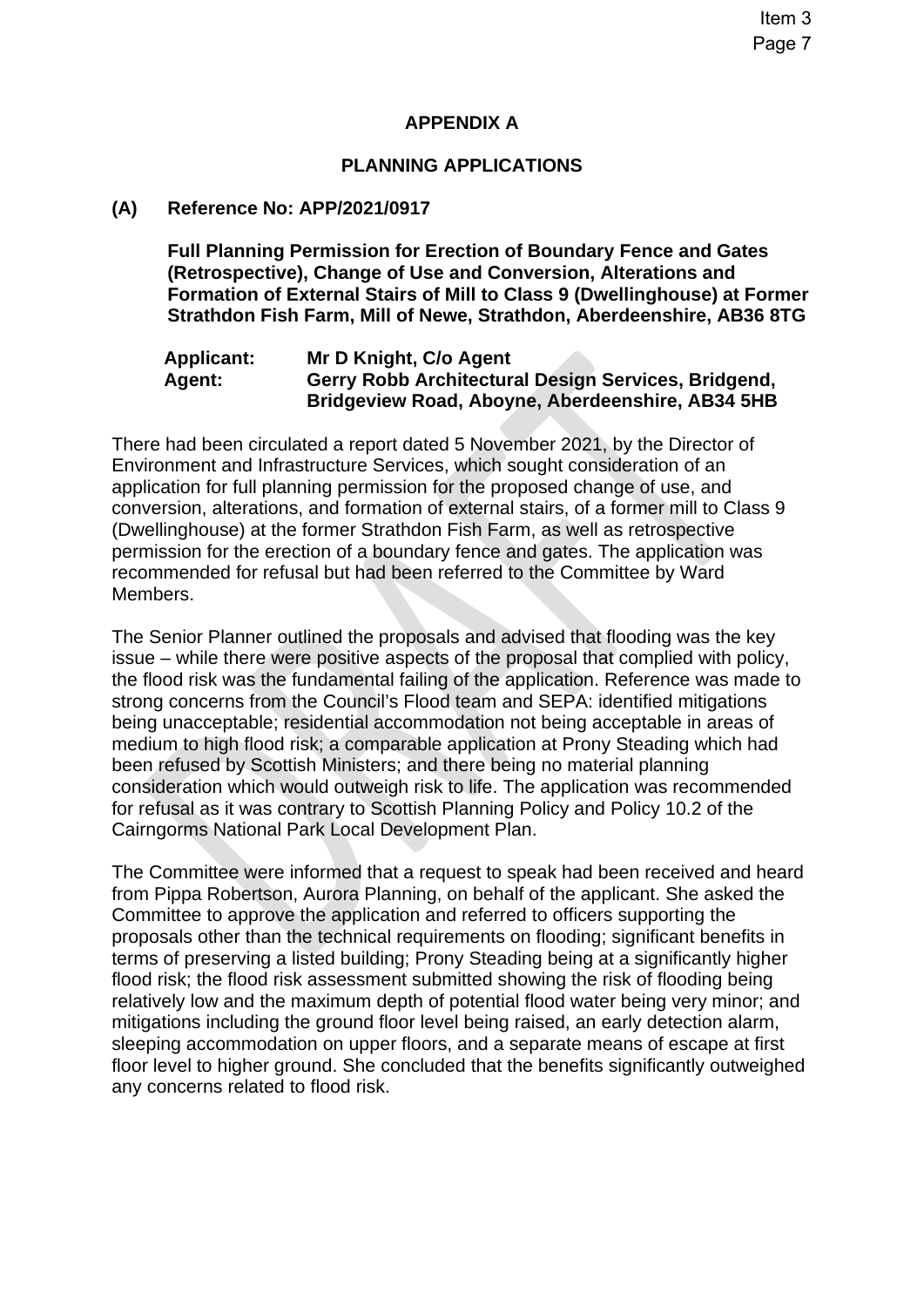Item 3 Page 8

During discussion, Members considered the extent of the flood risk and commented on there not being recent historic records of flooding at the site, flooding at a depth of 300mm not imperilling life, and Policy 10.2 recognising exceptional cases. The benefits of the proposal were also discussed with reference made to rescuing the prominent building which was deteriorating and had been empty for some time.

The Committee **agreed** to grant full planning permission on the grounds that, on balance, weighing the extent of the flood risk, which was considered to be minor with no threat to life and no recent records of flooding on the site, with the benefits of redeveloping the prominent empty building, the proposal was considered to be an exceptional case in terms of Policy 10.2 of the Cairngorms National Park Local Development Plan and complied with all other polices of the LDP.

# **(B) Reference No: APP/2021/1823**

**Full Planning Permission for Erection of Dwellinghouse and Garage at Land to North of Coldrach Lodge, Chapel Brae, Braemar** 

**Applicant: Mr Martin Bruce, Quarry Studios, Crathie, Ballater, AB35 5UL Agent: Moxon Architects Ltd, Ardoch, Crathie, Ballater, AB35 5UL** 

There had been circulated a report dated 1 November 2021, by the Director of Environment and Infrastructure Services, which sought consideration of an application for full planning permission for the erection of a dwellinghouse and garage. The application had been referred to the Committee due to the level of representations.

The Senior Planner outlined the proposals and advised that the site formed part of allocated site H4 in the Cairngorms National Park Local Development Plan (CNP LDP) which was allocated for up to six dwellings. The Senior Planner spoke on the key issues around the use of a large portion of the allocated site for one large single dwelling. Issues raised in representations were also addressed. Looking at the allocations in Braemar holistically and considering that the proposal on the plot would leave land to deliver up to three further units, on balance, the principle of the single house could be supported. The design was good, and the proposal was fine in terms of technical requirements; therefore, a delegated grant of approval was recommended.

The Committee were advised that a request to speak had been received. Elaine Farquharson-Black of Brodies addressed the Committee on behalf of the applicant. Reference was made to there being no objections from statutory consultees and CNPA not calling in the application; allocation in the LDP placing a legal presumption in favour of housing on the site; the number of units for an allocation being indicative with the actual number determined at application stage accounting for relevant constraints and design policies; the landowner having only proposed three to five houses for allocation on a larger site; the developable area being much smaller taking into account all constraints and requirements; other sites coming forward in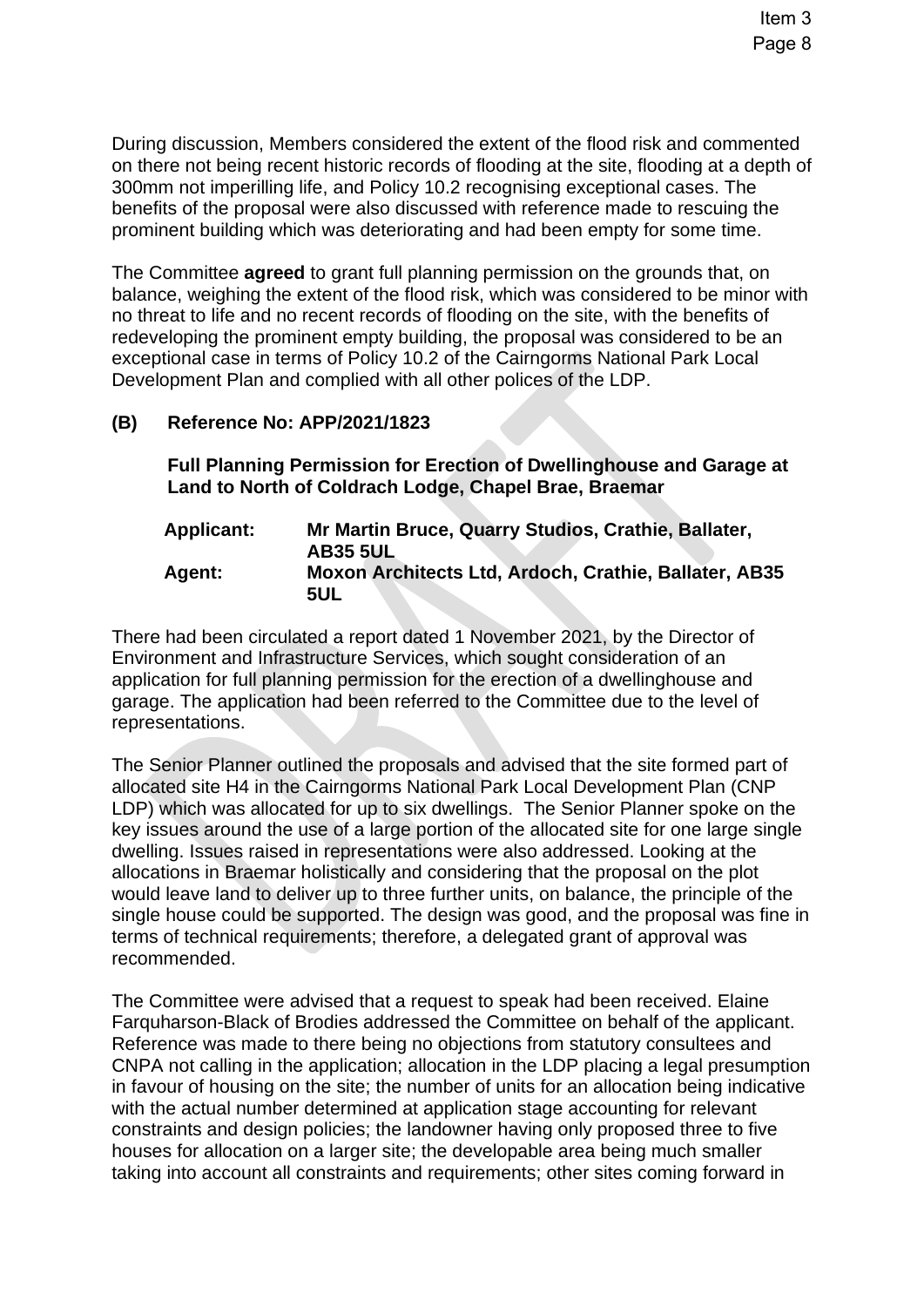Braemar; and the bespoke design adding to the character of the area, variety of housing in the village, and supporting services in the community.

During discussion Members commented on the challenges around housing need in Braemar and the need for smaller houses and affordable housing. Some Members indicated that the proposals did not meet local needs and the settlement objectives for Braemar set out in the CNP LDP. Reference was also made to Braemar Community Council's concerns about reducing the capacity for development where available land was already restricted. Other Members acknowledged the challenges of housing need in Braemar but highlighted the planners' advice that the application met the relevant planning policies.

Councillor Blackett, seconded by Councillor Ross, moved that the application be refused on the grounds that it failed to meet the requirements for the settlement as outlined in the Community Information section of the Cairngorms National Park Local Development Plan and the criteria of Policy 1: New Housing Development, 1.1 Housing delivery in settlements.

As an amendment Councillor Argyle, seconded by Councillor Petrie, moved that the application be approved in accordance with the report recommendations.

Members of the Committee voted as follows:-

| for the motion |  | <b>Councillors Blackett and Ross.</b> |
|----------------|--|---------------------------------------|
|----------------|--|---------------------------------------|

for the amendment (6) Councillors Latham, Argyle, Bruce, Durno, Ingleby and Petrie.

Therefore the amendment was carried and the Committee **agreed**:-

- (1) that authority to grant full planning permission be delegated to the Head of Planning and Economy subject to the conclusion of developer obligations and the following conditions:
	- 01. The dwellinghouse hereby approved shall not be erected unless an Energy Statement applicable to that dwellinghouse has been submitted to and approved in writing by the planning authority. The Energy Statement shall include the following items:
		- (a) Full details of the proposed energy efficiency measures and/or renewable technologies to be incorporated into the development;
		- (b) Calculations using the SAP or SBEM methods, which demonstrate that the reduction in carbon dioxide emissions rates for the development, arising from the measures proposed, will enable the development to comply with Policy C1 of the Aberdeenshire Local Development Plan 2017.

The development shall not be occupied unless it has been constructed in full accordance with the approved details in the Energy Statement.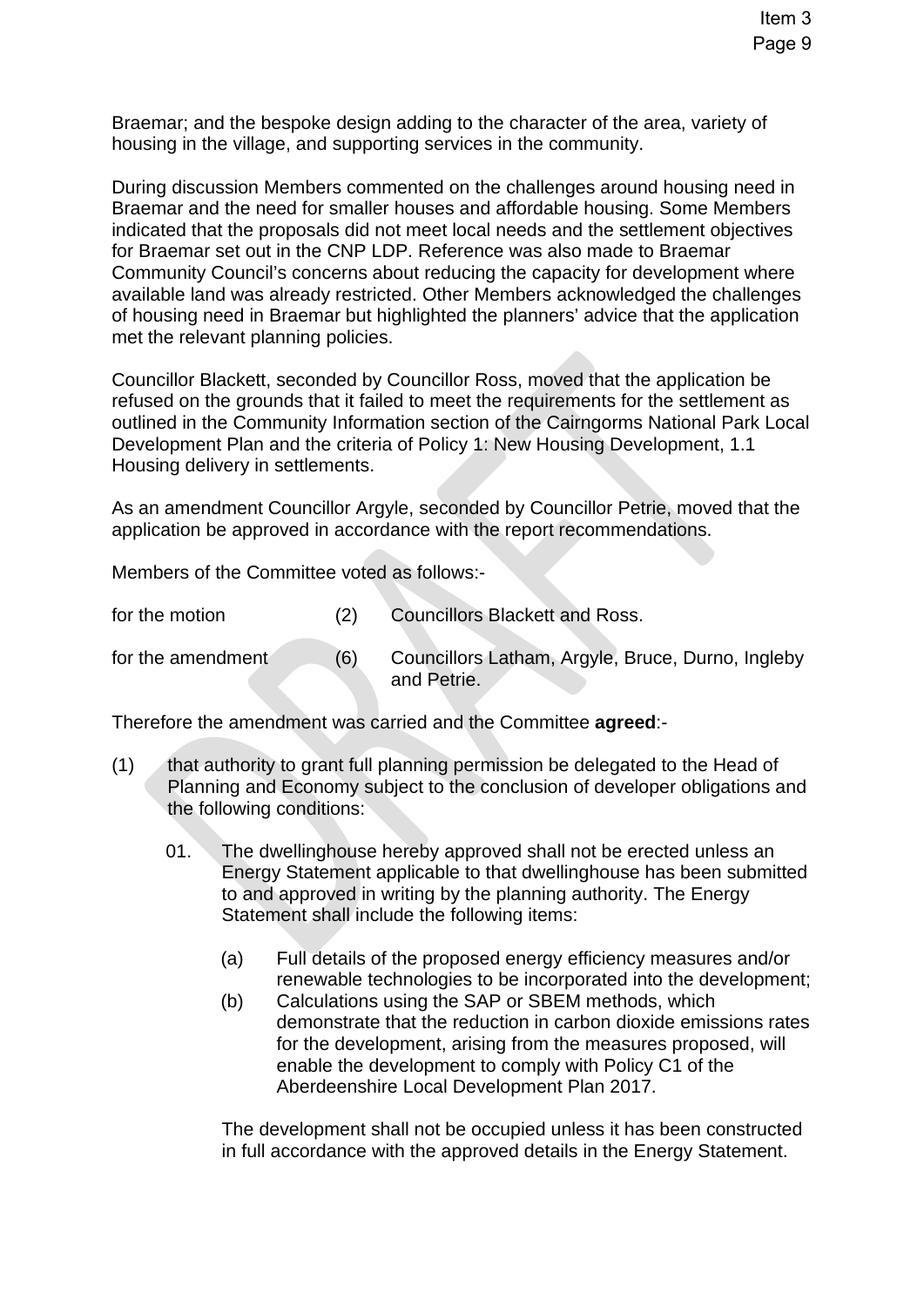The carbon reduction measures shall be retained in place and fully operational thereafter.

Reason: To ensure this development complies with the on-site carbon reductions required in Scottish Planning Policy and Policy 3 Design and placemaking Part 3.3 Sustainable design of the Cairngorms Local Development Plan 2021

02. No works in connection with the development hereby approved shall commence unless a detailed site-specific construction method statement and related site plan has been submitted to and approved in writing by the planning authority to protect the River Dee SAC during construction works. The construction method statement shall include details of the means of preventing release of silt into adjacent watercourses. All construction works on the site shall be carried out in strict accordance with the approved construction method statement.

Reason: In the interests of protecting the biodiversity of the environment and the River Dee SAC

03. No works in connection with the development hereby approved shall commence unless the tree protection measures detailed in the Astell Associates report dated 30th July 2021 have been implemented in full in accordance with the approved tree protection plan. No materials, supplies, plant, machinery, soil heaps, changes in ground levels or construction activities shall be permitted within the protected areas without the written consent of the planning authority and no fire shall be lit in the position where the flames could extend to within 5 metres of foliage, branches or trunks. The approved tree protection measures shall be retained in situ until the development has been completed.

Reason: In order to ensure adequate protection for the trees and hedges on the site during the construction of development, and in the interests of the visual amenity of the area.

04. No works in connection with the development hereby approved shall commence unless a scheme of hard and soft landscaping works has been submitted to and approved in writing by the planning authority.

Details of the scheme shall include:

- (a) Existing landscape features and vegetation to be retained;
- (b) Protection measures for the landscape features to be retained;
- (c) Existing and proposed finished levels;
- (d) The location of new trees and hedges, which shall be native species;
- (e) A schedule of planting to comprise species, plant sizes and proposed numbers and density;
- (f) The location, design and materials of all hard landscaping works including walls, fences and gates;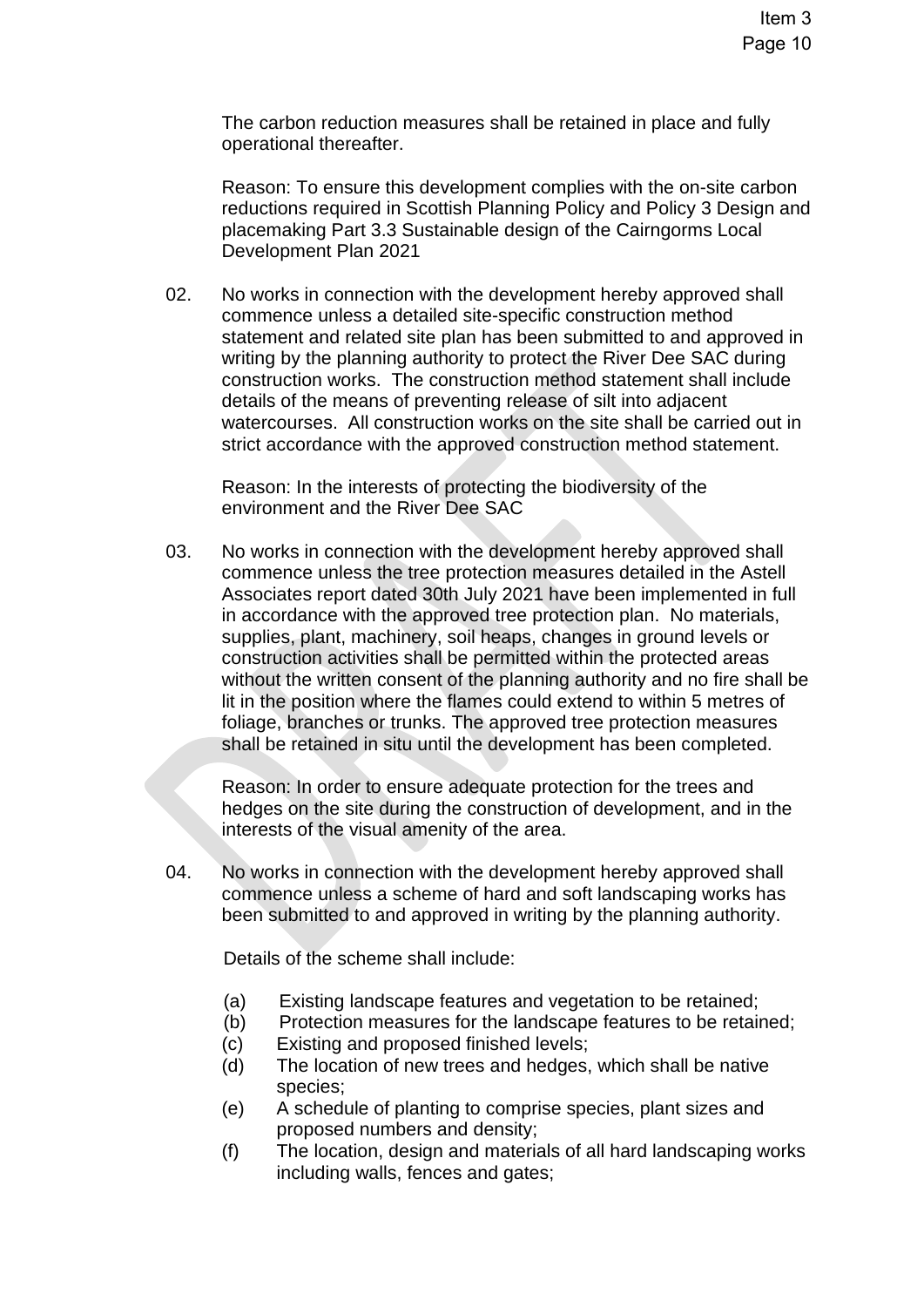- (g) An indication of existing trees, shrubs and hedges to be removed;
- (h) A programme for the implementation, completion and subsequent management of the proposed landscaping.

All soft and hard landscaping proposals shall be carried out in accordance with the approved planting scheme and management programme. Any planting which, within a period of 5 years from the completion of the development, in the opinion of the planning authority is dying, being severely damaged or becoming seriously diseased, shall be replaced by plants of similar size and species to those originally required to be planted. Once provided, all hard landscaping works shall thereafter be permanently retained.

Reason: To ensure the implementation and management of a satisfactory scheme of landscaping which will help to integrate the proposed development into the local landscape in the interests of the visual amenity of the area.

05. No works in connection with the development hereby approved shall commence unless a scheme for the protection of the Public Path adjacent to the site has been submitted to and approved in writing by the planning authority. The scheme shall include details of the means of retaining public access whilst protecting the root protection area of the mature larch tree next to the site boundary

The protection works shall be carried out in accordance with the approved scheme.

Reason: In order to ensure the Public Path is not obstructed by the development.

06. No works in connection with the development hereby approved shall commence unless details/the specification and colour of all the materials/roof/wall/windows/doors/garage doors/rainwater goods to be used in the external finish for the approved development have been submitted to and approved in writing by the planning authority. The development shall not be occupied unless the external finish has been applied in accordance with the approved details.

Reason: In the interests of the appearance of the development and the visual amenities of the area.

07. No development in connection with the permission hereby granted shall commence and the access hereby approved shall not be brought into use unless visibility of 45 metres in both directions along the channel line of the public road has been provided from a point 2.4 metres measured at right angles from the existing edge of the carriageway surface along the centre line of the new driveway in accordance with the Council's Standards for Road Construction Consent and Adoption.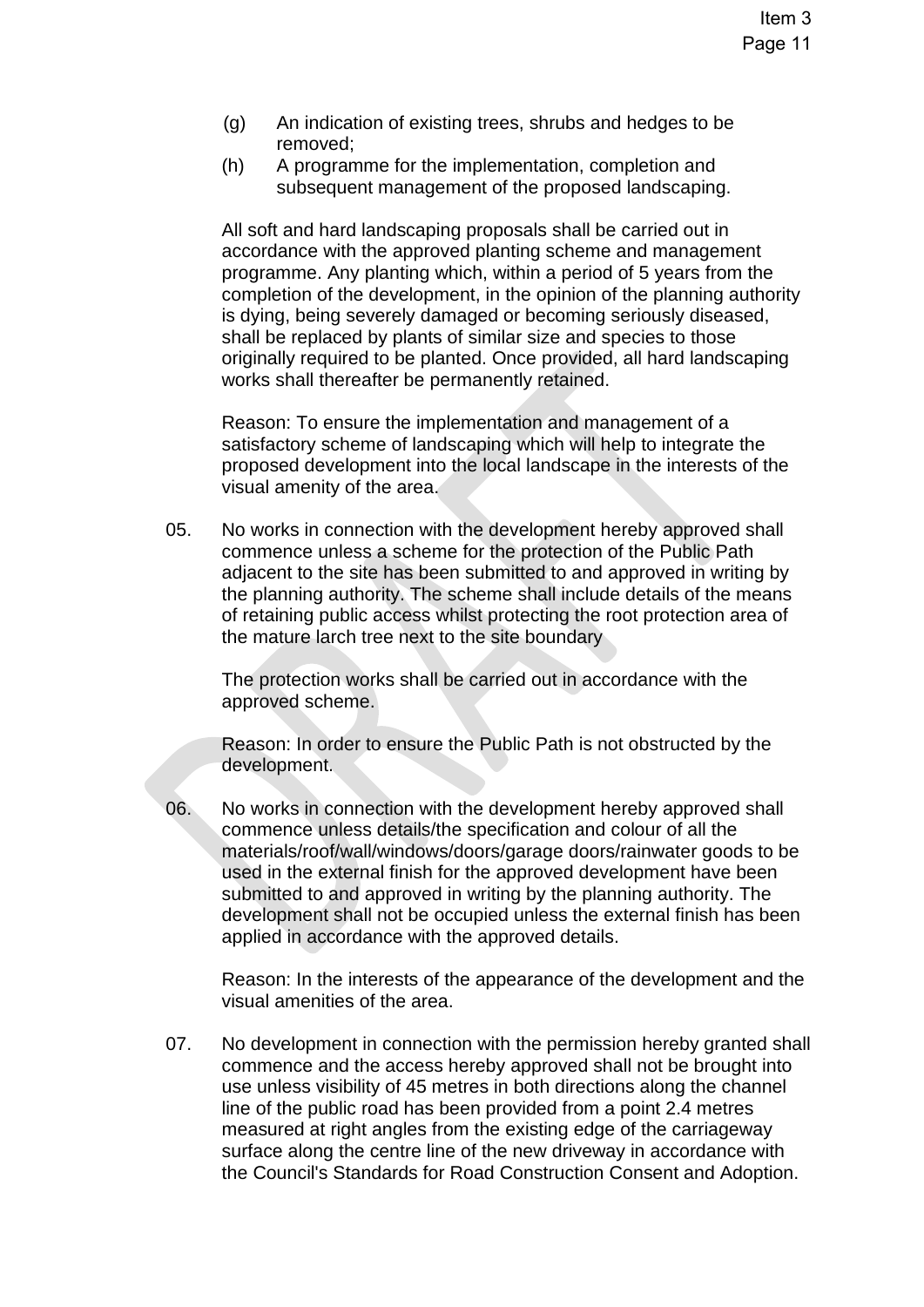The visibility splays shall be physically formed on the ground and any existing fences, walls, hedges or other means of enclosure or obstructions within the splays shall be removed and relocated outwith the splays in accordance with the approved plans. Once formed, the visibility splays shall be permanently retained thereafter and no visual obstruction of any kind shall be permitted within the visibility splays so formed.

Reason: To enable drivers of vehicles using the access to have a clear view of other road users and pedestrians in the interests of road safety.

08. The dwellinghouse hereby approved shall not be occupied unless the proposed foul and surface water drainage systems have been provided in accordance with the approved plans and the drainage report by S.A McGregor dated 4th August 2021. The foul and surface water drainage systems shall be permanently retained thereafter in accordance with the approved maintenance scheme.

Reason: In order to ensure that adequate drainage facilities are provided, and retained, in the interests of the amenity of the area.

09. The dwellinghouse hereby approved shall not be occupied unless its lay-by driveway, turning and parking area has been provided and surfaced in accordance with the details shown on the approved plans. Once provided, all parking and turning areas shall thereafter be permanently retained as such.

Reason: To ensure the timely completion of the driveway to an adequate standard to prevent the carriage of loose driveway material on to the public road in the interests of road safety

 $(2)$  the reason for decision as follows:-

The planning authority considers that the application is for a development that is in accordance with the Cairngorms National Park Local Development Plan 2021. The proposal is for a high-quality design contributing to the character and landscape quality of this part of the settlement on an allocated site. It takes account of tree protection, public access and technical matters.

# **(C) Reference No: APP/2021/2274**

**Full Planning Permission for Erection of Dwellinghouse (Change of House Type and Plot Layout to Planning Permission Reference APP/2019/2193) at Plot 1, Site North of Balfour Cottage, Willowbank, Bridge of Alford, Alford, Aberdeenshire** 

| <b>Applicant:</b> | Mr Steven & Mrs Alison Geldart                     |
|-------------------|----------------------------------------------------|
| Agent:            | 338 Building Design, 19 Davidson Crescent, Alford, |
|                   | <b>AB33 8TP</b>                                    |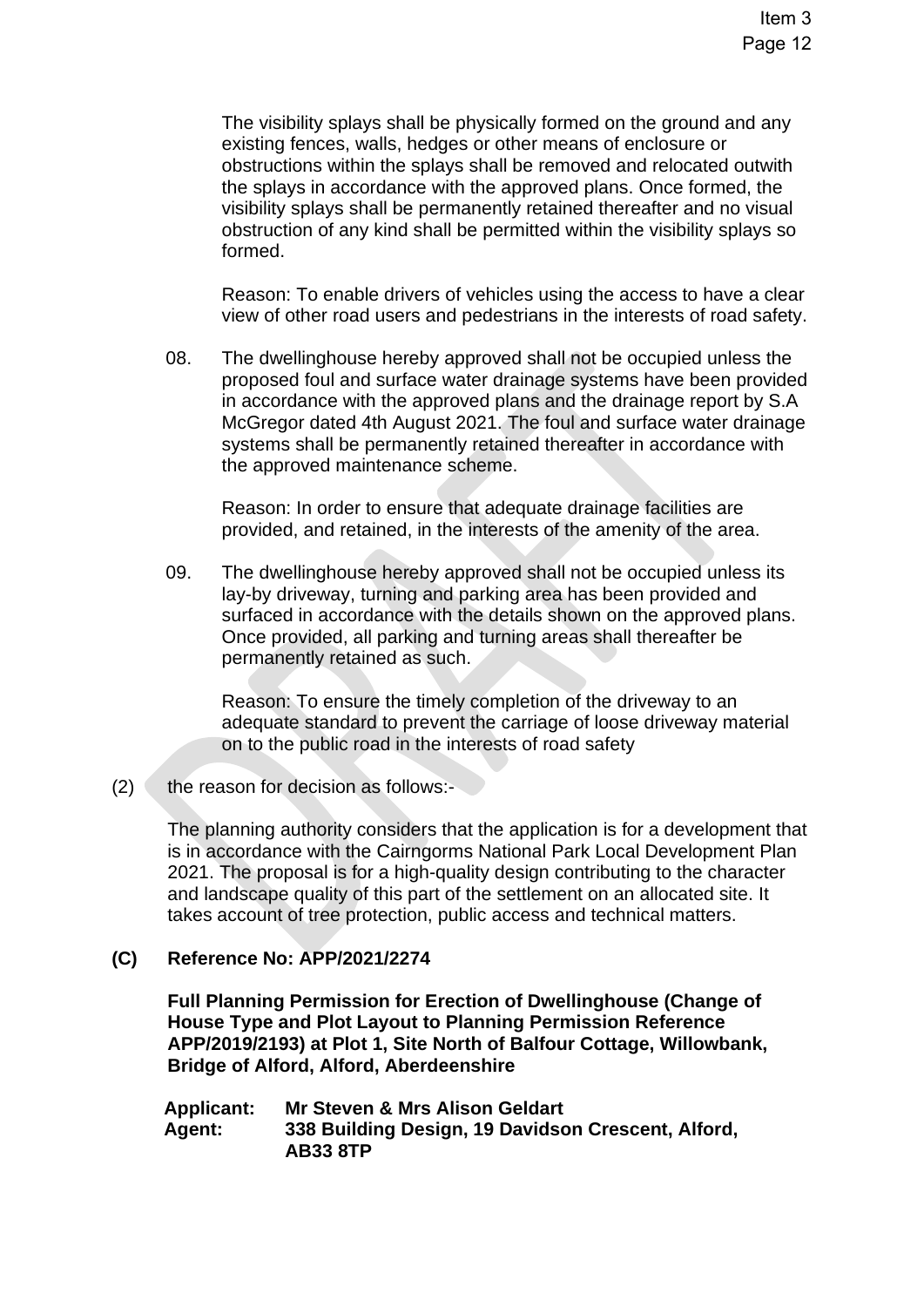There had been circulated a report by the Director of Environment and Infrastructure Services which sought consideration of an application for full planning permission for the erection of a dwellinghouse (change of house type and plot layout to Planning Permission Reference APP/2019/2193). The application was being reported to the Committee as it was a departure from the Development Plan and was recommended for approval.

The Senior Planner outlined the proposal and advised that the development didn't comply with policy because the organic growth capacity of the settlement had been reached but the development was a change of design to an already counted dwelling. The scale, design and materials were all acceptable and the application was recommended for approval.

The Committee **agreed**:-

- (1) to grant full planning permission subject to the following conditions:-
	- 01. No development in connection with the permission hereby granted shall commence and the access hereby approved shall not be brought into use unless visibility of 57 metres in a north easterly direction and 43 metres in a south westerly direction along the channel line of the public road has been provided from a point 2.4 metres measured at right angles from the existing edge of the carriageway surface along the centre line of the approved new access in accordance with the Council's Standards for Road Construction Consent and Adoption. The visibility splays shall be physically formed on the ground and any existing fences, walls, hedges or other means of enclosure or obstructions within the splays shall be removed and relocated outwith the splays in accordance with the approved plans. Once formed, the visibility splays shall be permanently retained thereafter and no visual obstruction of any kind shall be permitted within the visibility splays so formed.

Reason: To enable drivers of vehicles using the access to have a clear view of other road users and pedestrians in the interests of road safety.

- 02. The dwellinghouse hereby approved shall not be erected unless an Energy Statement applicable to that dwellinghouse has been submitted to and approved in writing by the planning authority. The Energy Statement shall include the following items:
	- (a) Full details of the proposed energy efficiency measures and/or renewable technologies to be incorporated into the development;
	- (b) Calculations using the SAP or SBEM methods, which demonstrate that the reduction in carbon dioxide emissions rates for the development, arising from the measures proposed, will enable the development to comply with Policy C1 of the Aberdeenshire Local Development Plan 2017.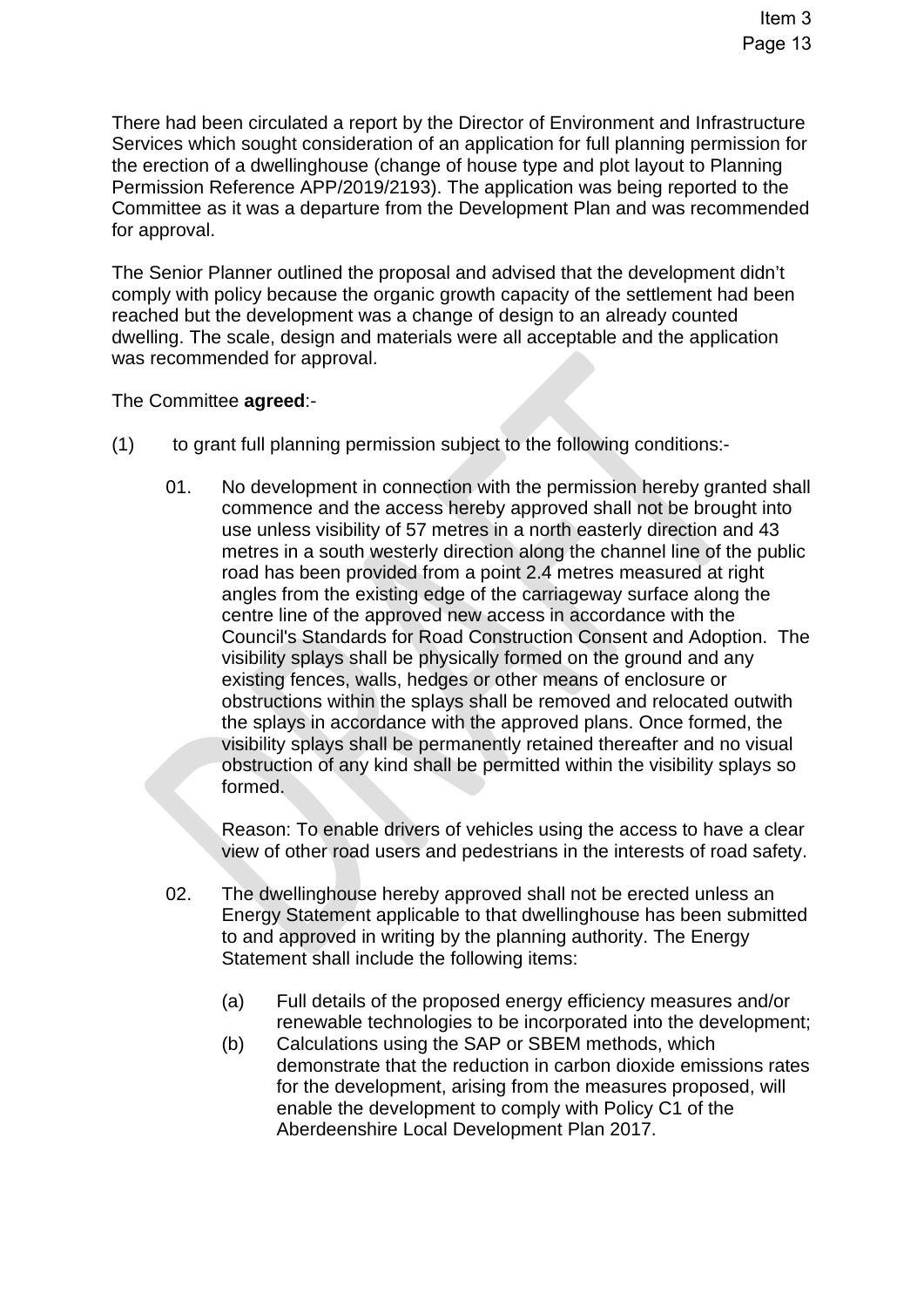The development shall not be occupied unless it has been constructed in full accordance with the approved details in the Energy Statement. The carbon reduction measures shall be retained in place and fully operational thereafter.

Reason: To ensure this development complies with the on-site carbon reductions required in Scottish Planning Policy and Policy C1 of the Aberdeenshire Local Development Plan 2017.

03. All soft and hard landscaping proposals shall be undertaken prior to occupation in accordance with the approved planting scheme and management programme. Any planting which, within a period of 5 years from the completion of the development, in the opinion of the Planning Authority is dying, being severely damaged or becoming seriously diseased, shall be replaced by plants of similar size and species to those originally required to be planted. Once provided, all hard landscaping works shall thereafter be permanently retained.

Reason: To ensure the implementation and management of a satisfactory scheme of landscaping which will help to integrate the proposed development into the local landscape in the interests of the visual amenity of the area.

04. The dwellinghouse hereby approved shall not be occupied unless the proposed foul and surface water drainage system has been provided in accordance with the approved plans and the (Ground Assessment and Drainage Proposal Report by S.A.McGregor dated 25/10/2021). The foul and surface water drainage system shall be permanently retained thereafter in accordance with the approved maintenance scheme.

Reason: In order to ensure that adequate drainage facilities are provided, and retained, in the interests of the amenity of the area.

05. The dwellinghouse hereby approved shall be brought into use unless its turning and parking areas have been provided and surfaced in accordance with the details shown on the approved plans. Once provided, the turning and parking area shall thereafter be permanently retained as such.

Reason: To ensure the timely completion and retention of the on-site facilities to an adequate standard in the interests of road safety.

06. The development hereby approved shall not be occupied unless the public footpath is constructed in accordance with the Council's Standards for Road Construction Consent and Adoption has been provided in its entirety as shown on the approved plans. Once provided, the footpath shall thereafter be permanently retained as such.

Reason: To ensure safe access for pedestrians to the existing footpath network.